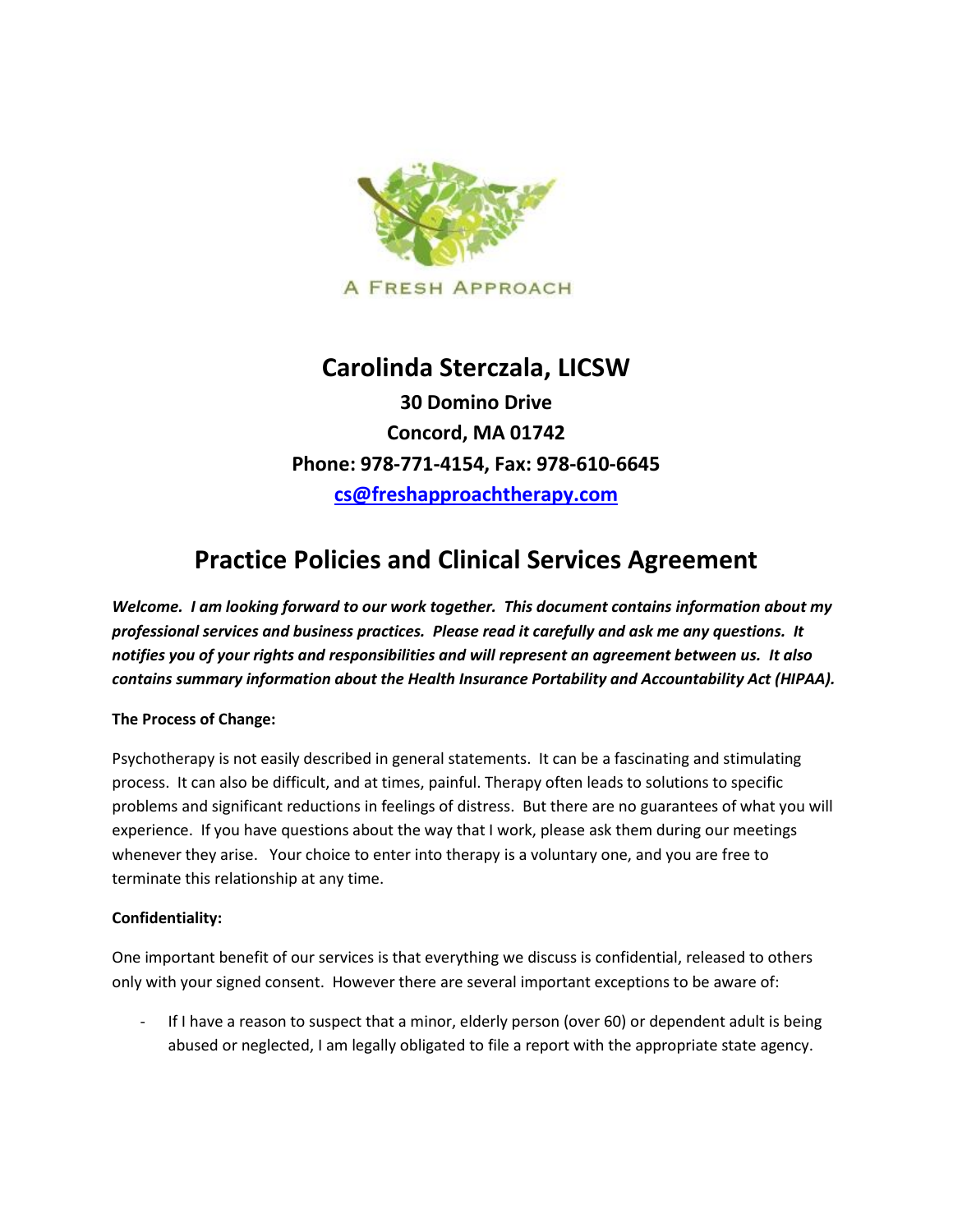- If I assess that you pose a danger to yourself or someone else, I am required to take protective actions that may include hospital evaluation for the client and/or contacting the authorities, family members, or others who can help provide protection, and notifying any potential victim.
- Pursuant to certain legal proceedings. If you place your mental status at issue in litigation initiated by you, the defendant may have the right to obtain the psychotherapy records and/or testimony by this provider.
- I frequently consult/train with colleagues who are bound by the same confidentiality rules, and in such consultation/training I remove or change some identifying details.
- You and I may from time to time communicate electronically, and I may receive supervision or consultation electronically, or bill or keep records electronically. While I take reasonable precautions, there is an inherent risk with electronic communications.
- For those clients using insurance, I release the diagnosis and information required by insurance companies to bill or reauthorize sessions.

### **Insurance, Payment, and Length of Sessions:**

Sessions are generally 45-50 minutes unless otherwise agreed. Fees are due at the beginning of each session. I am in network with a limited number of insurance companies. For those companies, I will bill insurance directly, and request copays and deductibles from you. Insurance may not pay for sessions that are too abbreviated due to late arrival. If for any reason your insurance lapses or does not pay for a service, you will be responsible for your bill.

Some insurance policies may also offer out of network coverage. If you have this kind of coverage and I am not in network, you will be responsible for direct payment, and I will provide you a statement which you can submit directly to your insurance company for reimbursement.

My fees may be adjusted periodically, and any fee adjustments may also be periodically reevaluated. I encourage you to discuss any financial concerns or hardships as soon as they arise so we can adjust our arrangement accordingly.

## **Cancellation Policy:**

Most people schedule their appointments well ahead, so appointments that are cancelled are likely to go unfilled. If you must cancel an appointment, please contact me to reschedule as soon as possible, and at least 48 hours prior to your appointment time. If you have missed or cancelled an appointment with less than 48 hours notice, you will be responsible for a \$75 fee for the missed session. On a limited basis, illness and adverse driving conditions may be exceptions or reductions to the charge.

#### **Contact Information, Availability, and Emergency Procedure:**

**Phone: 978-771-4154.** If you are unable to reach me by telephone, please leave a voice message, complete with your phone numbers. I usually return calls within 24 hours, with the exception of weekends or holidays. A brief check-in of 10 minutes or less is no charge, longer phone calls will be charged on a prorated basis. However this practice does not provide 24 hour emergency coverage. **If**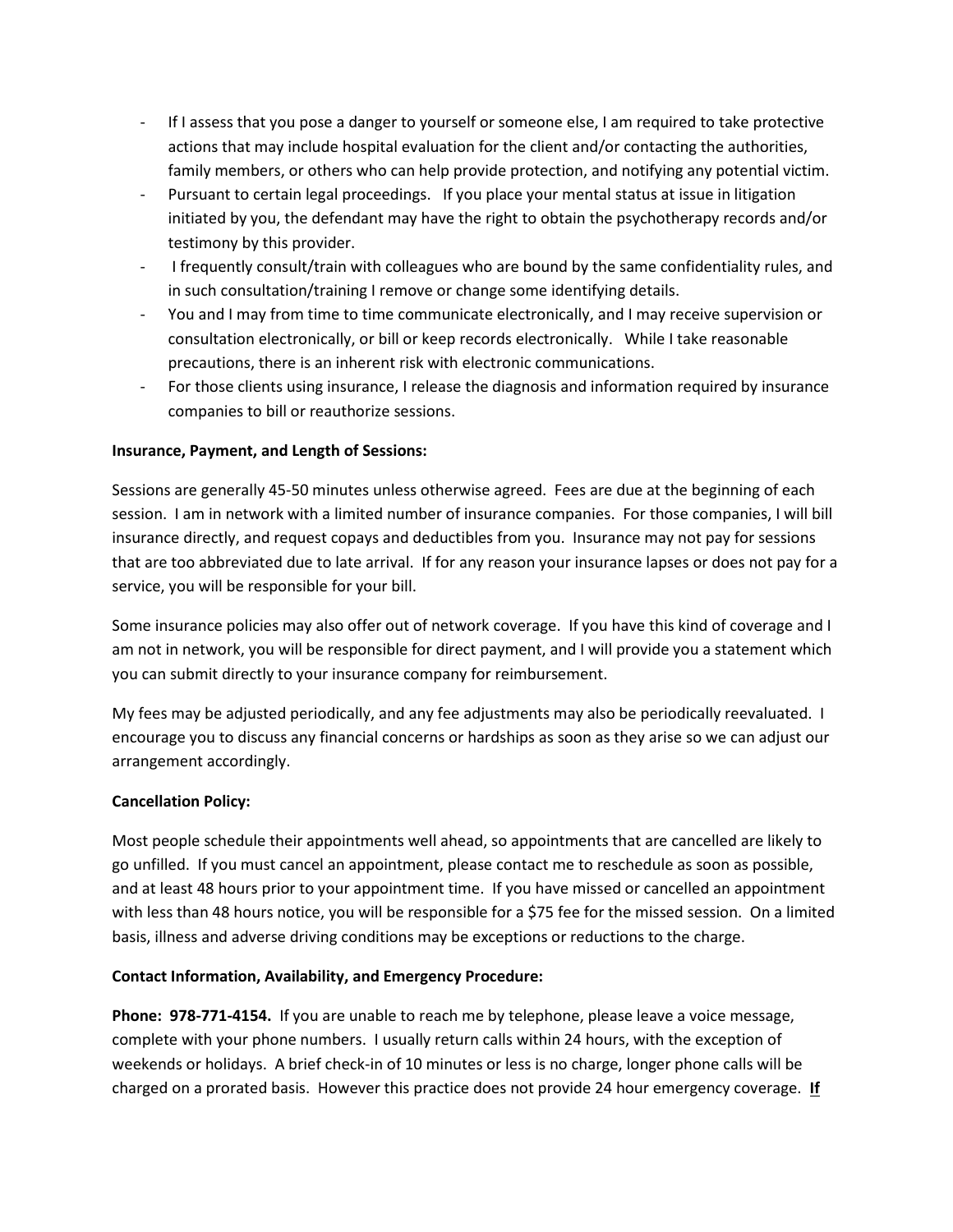## **an emergency arises, please indicate it clearly in your message, and then please call 911 and go to the nearest emergency room.**

Occasionally email can be useful in scheduling appointments. Please do not include clinical or urgent information in emails.

## **Your Right to Review Records:**

I keep treatment records, and as a client you have a right to review or receive a summary of your records, except in limited legal or emergency circumstances or when I assess that releasing such information might be harmful in any way. In such cases, I will provide the records to an appropriate and legitimate mental health professional of your choice.

### **Services Outside of the Psychotherapy Session:**

Reports and phone consultations that you request are not billable to insurance, and any non-billable services will be charged to you at the regular hourly rate. It is not my specialty to do reports for disability determination, and finding reasons to support disability is often at odds with a psychotherapeutic approach that seeks to maximize strengths. I recommend that you use another professional for any required disability reports, even while you may choose to seek therapy here.

### **Termination of Treatment:**

Ending our work together is an important part of the therapy process and often provides significant learning. Ultimately the decision to end therapy is yours, but it is something that I recommend we discuss together before any conclusions are reached. I recommend at least one and ideally several inperson sessions for this phase of therapy.

**I have read the foregoing, understand the above policies, and agree to all of the above.** 

**Please Print Name**

**Client Signature Date**

**Clinician Signature Date**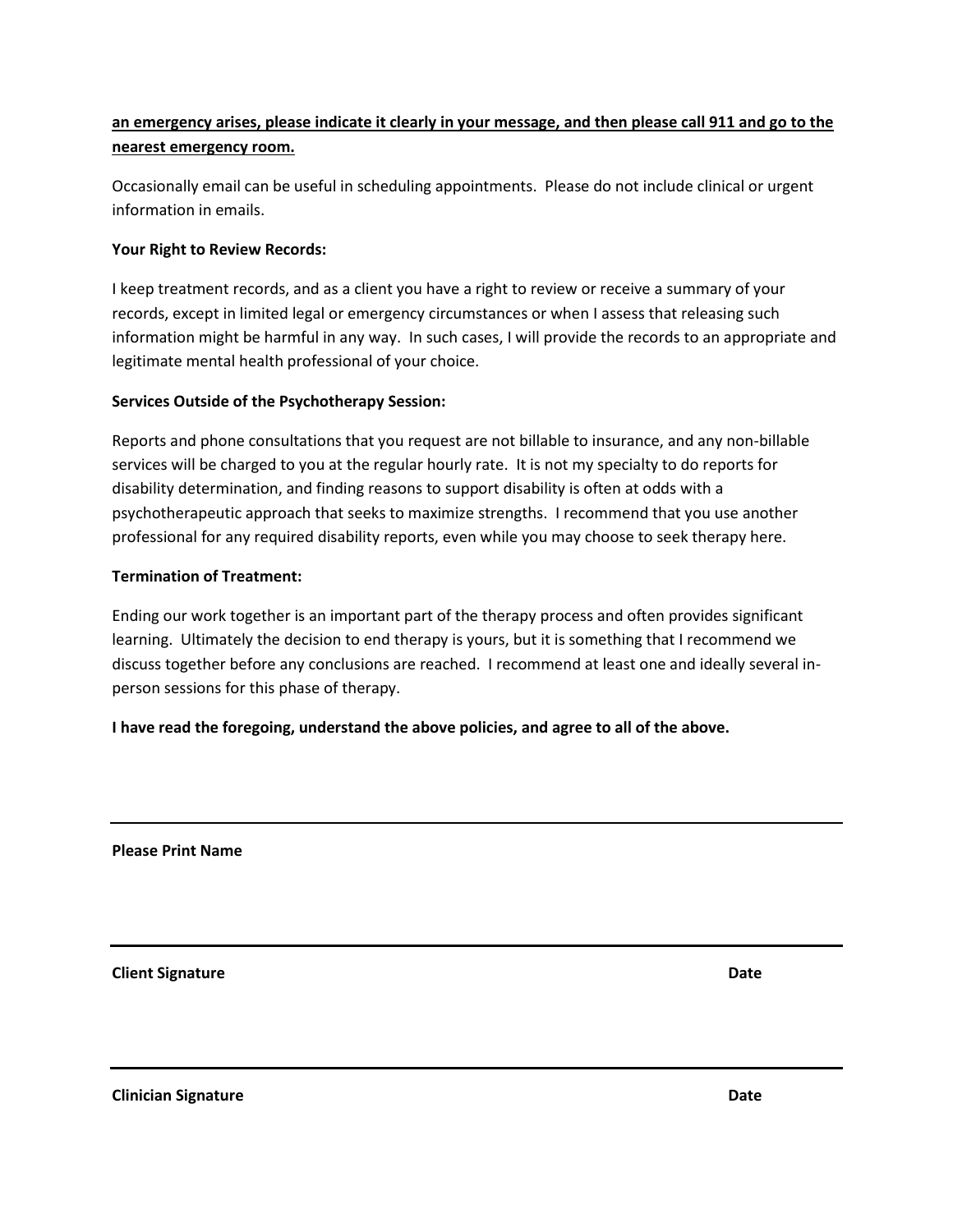#### **Carolinda Sterczala, LICSW 30 Domino Drive, 2nd Floor Concord, MA 01742**

As of April 14, 2003, new federal laws mandated in the **Health Insurance Portablity and Accountablity Act of 1996 (HIPAA)** went into effect concerning patient privacy and access to medical records. The purpose of this brochure is to outline how these new laws affect you as a patient of Carolinda Sterczala, LICSW.

#### **Patient's Rights to Access Records**

- You have a right to request to see your records or to request a copy of your records. Upon receipt of your written request, your clinician will contact you to make arrangements to review your records in the office or to copy the records you have requested. Under federal law, however, you may not inspect or copy the following records: psychotherapy notes; information compiled in reasonable anticipation of, or use in, a civil, criminal, or administrative action or proceeding; and protected health information that is subject to law that prohibits access to protected health information.
- You have a right to request a written summary or explanation of your records. Upon receipt of your written request, your clinician will arrange to review and summarize your records.
- You have a right to inspect and to request an amendment to your records. If, in reviewing your records, you find an inaccuracy in the facts documented or an omission, you have the right to submit an amendment to your record.
- You have a right to request a limited accounting of disclosures of your records. You may request an accounting of any disclosures of your health information for purposes other than treatment, payment, or healthcare administration.

#### **Rights to Privacy:**

- You may request additional protections for sensitive health information or to limit disclosures of portions of your health information. In addition to the protections of Highly Confidential Information specified by HIPAA, you may request in writing that other sensitive information be protected. Your clinician will take steps to implement these protections and to inform you of the limits of these steps.
- You may designate a personal health care representative. This person would have the same rights of access as you for your health care information. You may change your designated personal representative at any time.
- You have a right to request that confidential communications from the office be communicated to you in a different manner or at a different location. You must make this request in writing.

#### **Rights of Parents of Minor Children**

As the parent or guardian of a minor child, you have the same rights of access to your child's records as to your own, with the following exceptions:

- Your rights to access of the minor child's medical records have been revoked or limited by a court of law.
- Your minor child is an emancipated minor under the law.
- Services are provided to your child under the regulations of the Mature Minors Doctrine of the Commonwealth of Massachusetts.